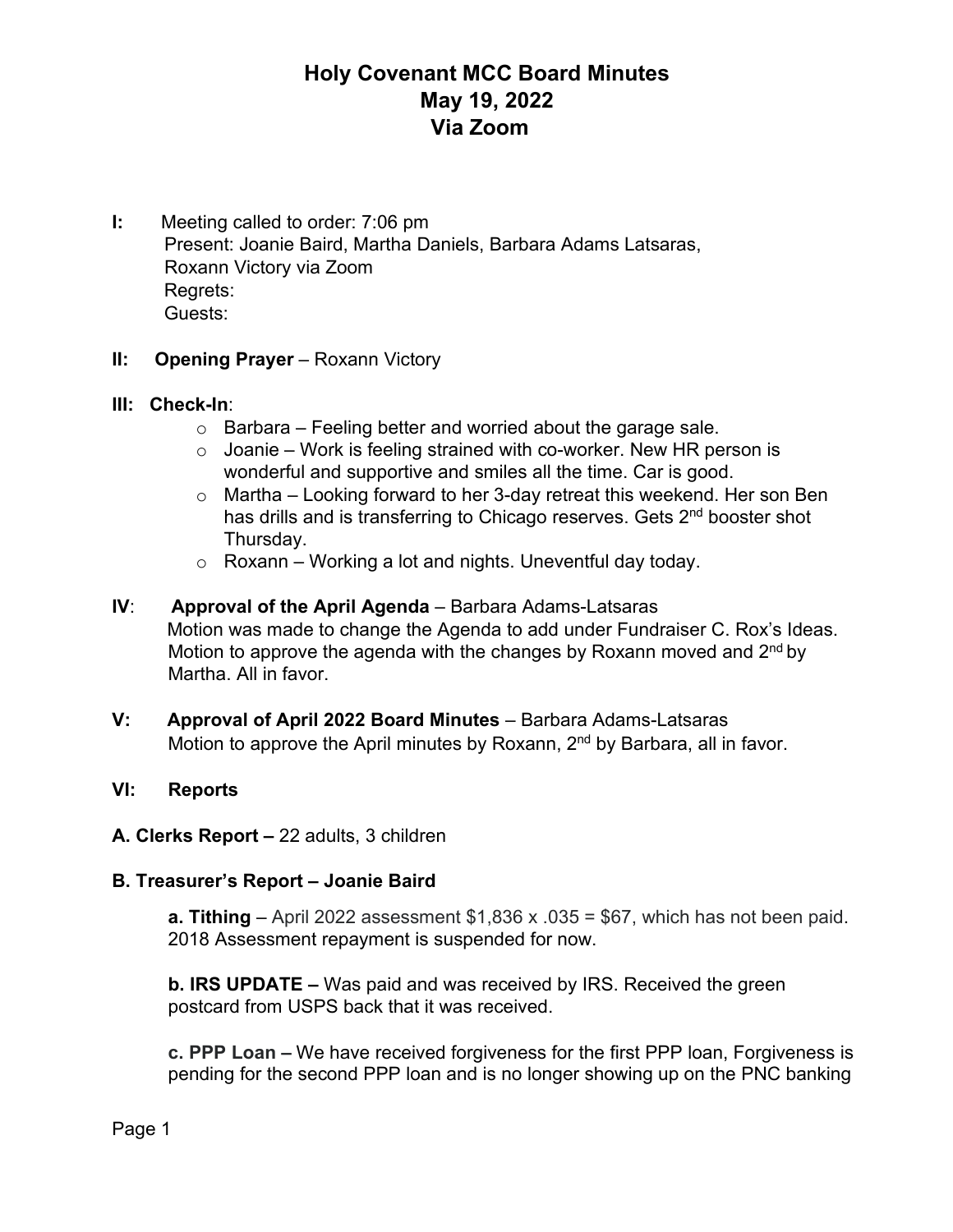# **Holy Covenant MCC Board Minutes May 19, 2022 Via Zoom**

page for us.

**d. Income –** Our current Operating Fund cash balance as of 5/17/22 is about \$2,098, plus two Sunday's estimated total \$600 + Estimated Garage Sale proceeds \$500 = \$3,198 Available on May 31st which leaves \$698 left to pay other bills after paying Martha's salary for May (\$2500). So \$698 Less \$326 April unpaid bills Less \$64 April Assessment = \$308 left. \$837 Unpaid May bills leaves \$529. So we can pay all the April bills and some of the May bills.

In April 2022 we had total Operating revenue of \$1,933 and expenses of \$3,587, so we had a Net Loss of (\$1,654 for April 2022.

### **Bills May 2022 for Board approval:**

| a) Electric        | \$80 Estimated          |
|--------------------|-------------------------|
| b) Gas             | \$200 Estimated         |
| c) AT&T            | \$52 Fiber for internet |
| d) Erie Insurance  | \$355 Monthly           |
| e) Water, sewer    | \$150 3 months          |
| <b>Total Bills</b> | \$837                   |

Flood repair Designated Fund balance is still \$8 as of 2/28/22. Landscaping Designated Fund balance \$3 after flower purchase

HVAC Designated Fund Balance is about \$700 short, which we are expecting to get soon from the Go Fund Me campaign. There was a discussion that the money has already came in and that Joanie should check her records and adjust accordingly.

Unusual and large bills paid in April Nicor \$196 and Brookfield Water \$150

We borrowed a total of \$1800 from the Designated Fund in May, based on expected income from various Facebook and GoFundMe fundraisers. (These will be repaid to Designated when the funds are received.)

There was general discussion about paying the bills for May and that these bills were approved for payment.

- 1. \$64 assessment fee should be paid
- 2. \$355 Erie Insurance
- 3. \$52 AT&T
- 4. April utilities

Motion by Roxann to pay April assessment & utilities and to pay May bills as money is available and the Board agrees. Barbara 2<sup>nd</sup> and all in favor.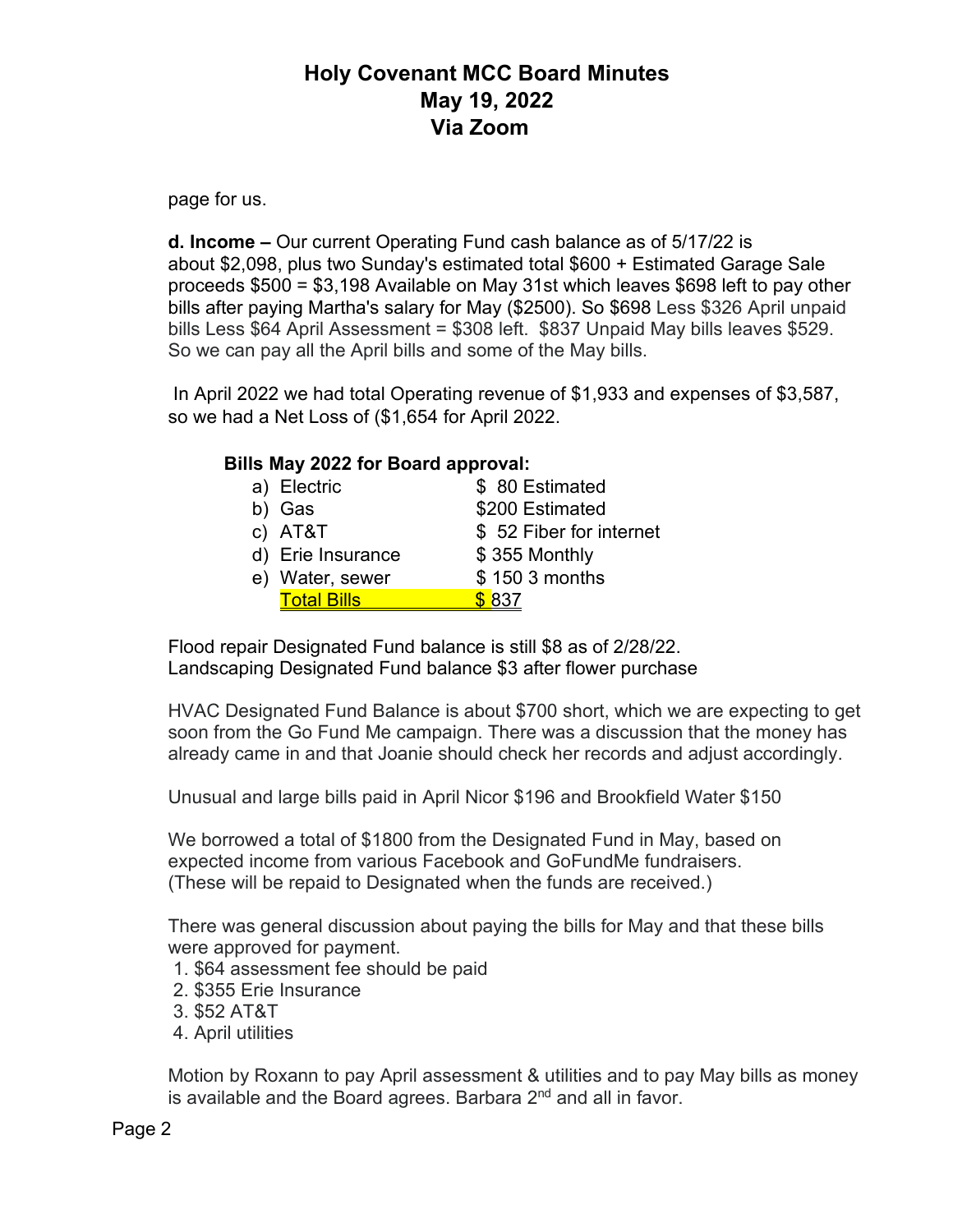# **Holy Covenant MCC Board Minutes May 19, 2022 Via Zoom**

#### **C. Pastor's Report**

#### **Worship**

I am working with Jim Ulisse to plan the International Mr. Leather service for Sunday, May 29 at 2 pm. We have begun to sing again, but only with masks. The Worship Team is planning to ask a few individuals for recorded messages that we can insert into worship in case of emergency. We were very lucky last summer, when I broke my ankle and my mother died, that Rev. Nilsa was available for the next couple of weeks. Jim Ulisse will be leading worship on May 22.

#### **Pastoral Care**

I continue to support the two men in Cook County Jail. I continue to be available for support as needed.

### **Social Action Ministry**

I attended a diversity workshop sponsored by Lyons Township High School and CommUnity Diversity group on April 30. I attended two sessions, one on colonialism and one on criminal record expungement. I found the second to be very good. The first was not as helpful, and while the instructor meant well, I don't think she knew the topic very well.

#### **Administration**

I continue to mainly work from home. I am in the church office one or two days a week, usually when I have a meeting or a Zoom call.

I do send out my planned schedule each week (usually)—this is to give the Board an idea of what work I am engaged in and when I am available. Just remember that sometimes things come up and the schedule gets changed.

I am out of town this week from Friday morning to Monday afternoon. I'll be in an area with poor cellular/Wi-Fi coverage, so I will probably not be online much.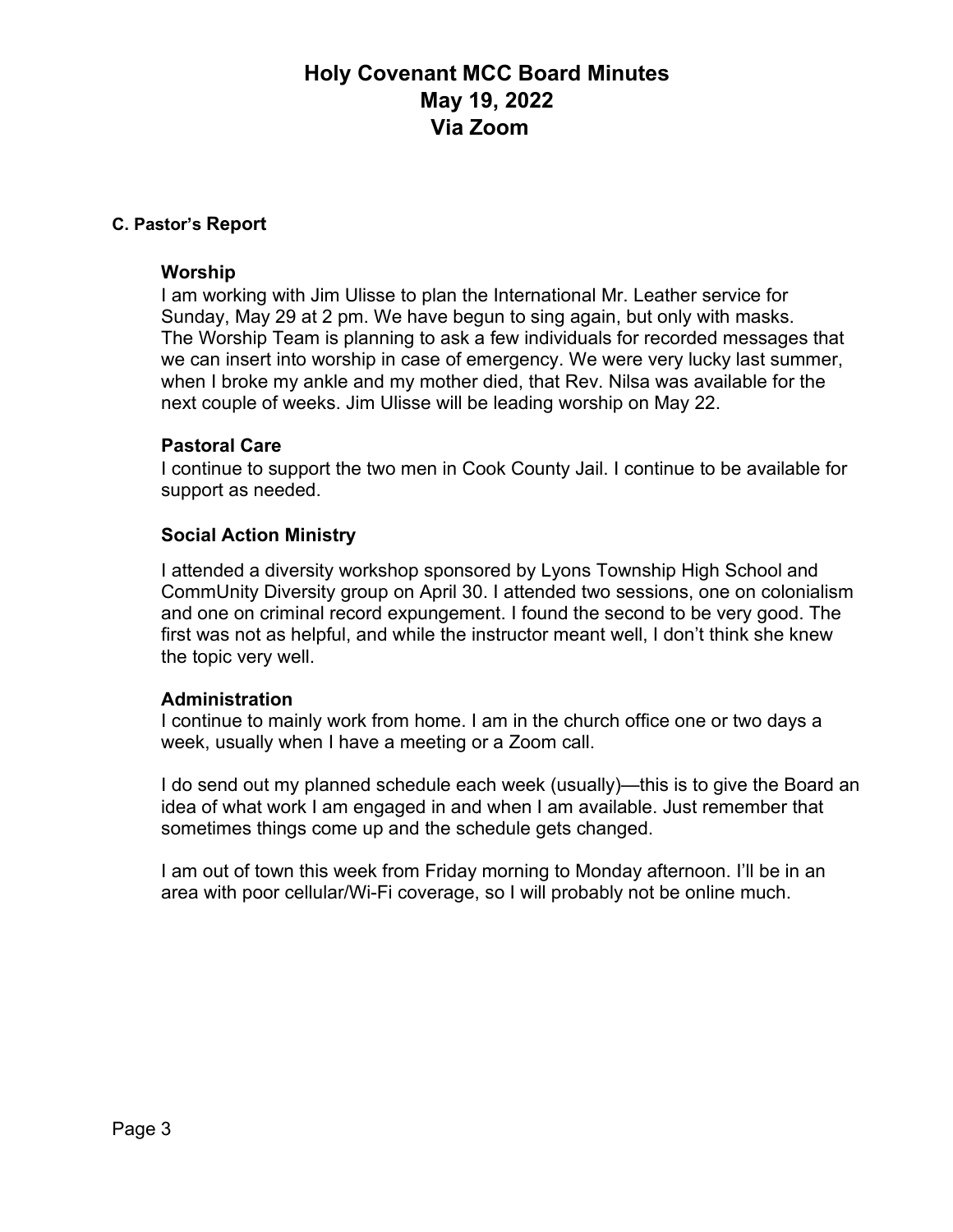# **Holy Covenant MCC Board Minutes May 19, 2022 Via Zoom**

## **Community Outreach**

SAGE continues to meet by Zoom and now in person also (hybrid) on Fridays at 1 pm. The lunches will not resume at this time—they are hoping for June.

LaGrange Ministerium is scheduled to meet May 18 and I will report on the meeting to the Board.

## **Thrive with Pride**

The large group continues to meet via Zoom on the last Tuesday of the month at 11 am. Our smaller group (the cafe) meets on the first Thursday of the month at 7 pm. The next large group meeting will be May 24 at 11 via Zoom, and the topic will be avoiding scams, both online and off.

We had a meeting of the Café facilitators on Tuesday, May 17, and discussed some possible options/changes going forward, such as periodic meetings in person (once a quarter, or perhaps during the summer), making the presentations shorter, having the presenters come to the cafes, and increasing the social time portion of the café.

#### **Revitalization Team**

I continue to meet with Rev. Dexter. The Holy Covenant Revitalization team is setting up a meeting date.

### **UFMCC**

Thriving in Ministry will have a formal closing ceremony on May 23 (yes, I am coming back early for it!). Thriving in Ministry is also covering the cost of General Conference registration for clergy, and I received that check this week.

### **Louisville Institute Grant**

I continue with the readings and study, as well as setting up interviews with individuals in other denominations who work with people on the inside. Jim Ulisse is our preacher for May 22. I am looking for supply preachers for the summer.

Motion to accept the Clerk, Treasurer & Pastor's report by Roxann, 2<sup>nd</sup> by Joanie, all in favor.

### **VII Continued Items**

### **A. Building and Grounds**

### **a. Roof Repairs**

Mary Ann is waiting on Erie to make a decision on the claim. An inspection is needed to close out the previous permit from the flood. Barbara has met with the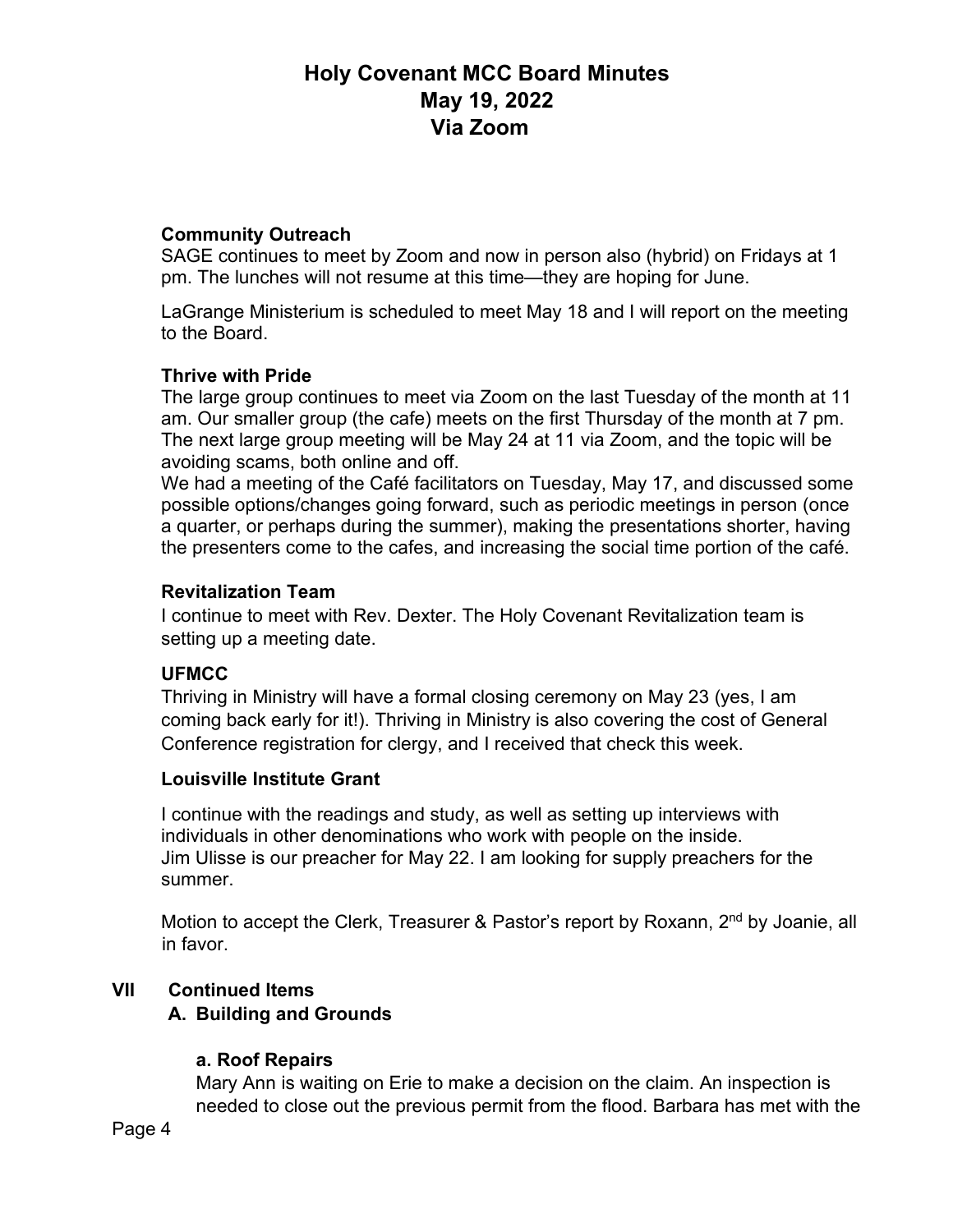# **Holy Covenant MCC Board Minutes May 19, 2022 Via Zoom**

Brookfield inspector and the flood repairs have been approved and signed off on.

## **b. Air Conditioner Repairs**

The AC has been repaired and is working. Barbara to contact Brookfield to get the inspector in to approve and sign off on the permit.

## **c. Parking**

We have not heard back from Brookfield regarding our parking area and what can be done. Mary Ann is gathering quotes to blacktop the parking lot or put new stone depending on what Brookfield says we have to do.

Mary Ann is working on sign estimates.

## **B. Fundraisers**

**a. Plant Sales –** Will not occur this spring at the garage sale. Possible isolated sale as a fundraiser later on.

**b. Garage Sale** – Patty V & Laura because of job commitments cannot be the leads but will help in any way. Mary Ann and Barbara will be the leads. We will need help with:

- 1. Pricing
- 2. Cleaning up items
- 3. Setting up and taking down

Barbara asked for direction on feeding those who come to help at the garage sale. The Board decided pitch in and purchase frozen Home Run Inn pizza and soda. Barbara will go shopping to purchase the items.

### **c. Roxann Idea**

Roxann brought up the idea to have a monthly get together at PJ Klems in their party room. Possibly have money paid to eat dinner and play some games etc. Roxann will have to talk to them about it and also a swap meet.

Mary Ann through Barbara suggested a Summerfest cookout with games, prizes, food, crafts etc. in August.

## **C. UFMCC – See Pastor's notes**

## **D. Social Media Coordinator**

Have changed the website for May, continued Constant Contact every week and update Facebook as needed. Events have been updated in the calendar.